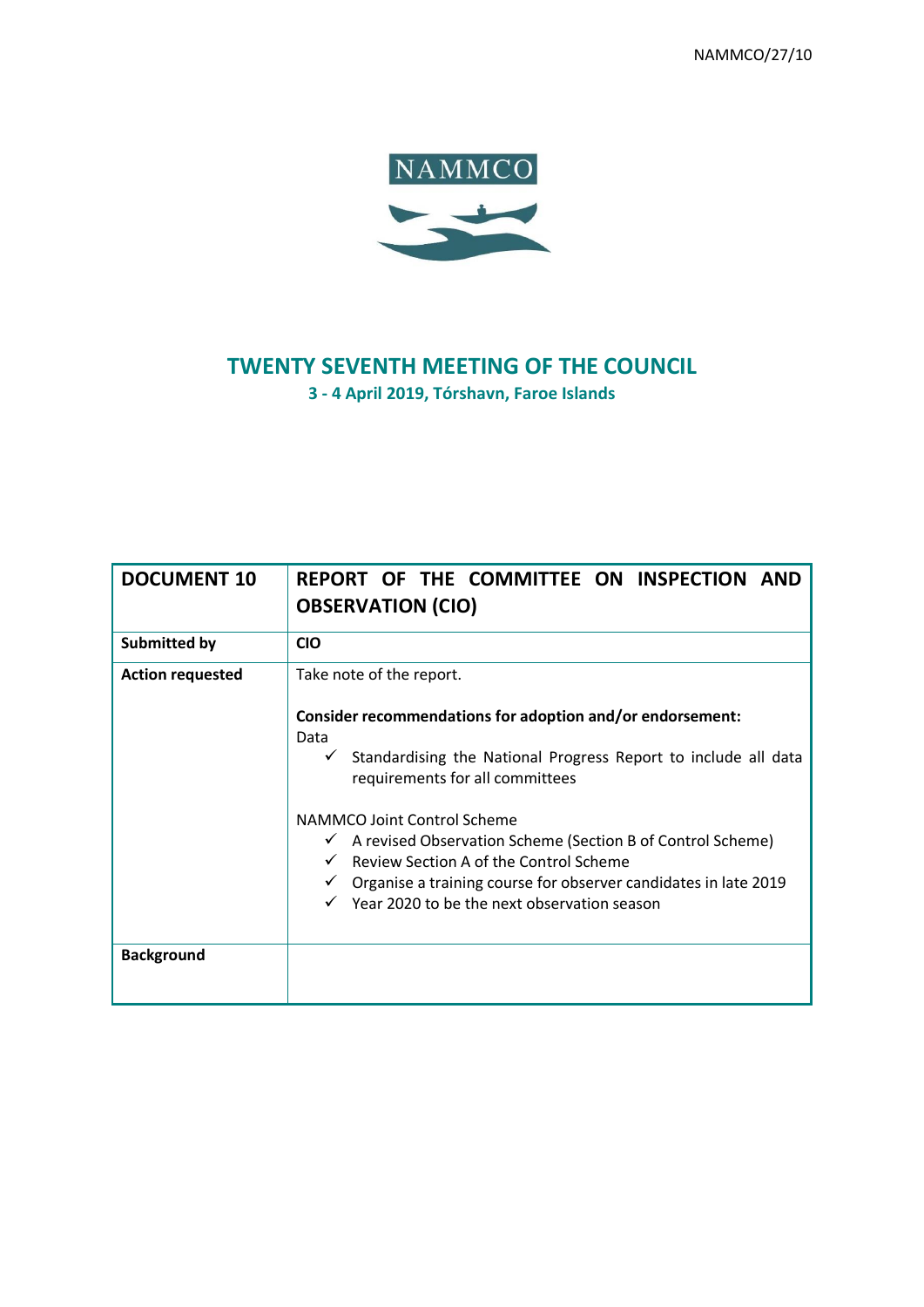# 1. MEETINGS AND MEMBERS

CIO has held two physical meetings on 28 November 2018 and 16 February 2019 and one Skype meeting jointly with the Committee on Hunting Methods (CHM) and the WG on By-catch, Entanglements and Live Strandings (BYCELS) on 14 March 2019 since NAMMCO 26.

Committee members: Guðni Magnús Eiríksson (Iceland), Nette Levermann (Greenland), Ulla Svarrer Wang, (Faroe Islands) and Hild Ynnesdal (Norway).

Outgoing Chair: Ulla Svarrer Wang Incoming Chair: Guðni Magnús Eiríksson

# 2. OVERVIEW OF MAIN DISCUSSIONS AND DECISSIONS

#### **1.1 Standardising of data requests and submission**

CIO requires member countries to submit information on hunting effort and national monitoring. Like in CHM and BYCELS, discussions have focused on standardising the information requested from member countries. The recommendation is to expand the current National Progress Reports (NPR) submitted by member countries annually to the SC, to include information required by all committees. To optimise resource use both in NAMMCO and by the members one single reporting per year would be ideal.

In a joint effort CIO, CHM and BYCELS are developing an excel file covering the data categories (catches, by-catch, strandings, ship strikes and hunting and national monitoring efforts) and are currently working to identifying the data requirements within these for the use of all the committees. It is underlined that this is a working document that needs further consideration.

Updates on national monitoring data were given and can be found in appendix 1.

#### **1.2 Review of the Observation Scheme**

The Secretariat had reviewed the implementation of the Observation Scheme and presented its findings to CIO in early 2018. Based on CIOs recommendation to Council to continue the review, NAMMCO 26 tasked CIO to review the Observation Scheme with the aim of presenting results and recommendations at the next Council meeting. The review should look at both the text of the Provisions and the implementation of the Observation Scheme.

The Secretariats review acted as the starting point and CIOs deliberations have been carried out via two physical meetings, one Skype meeting and also via email correspondence. As part of the process members have also carried out internal processes.

CIO agreed to **recommend** a revised Observation Scheme. The main discussions and considerations of the process leading up to this conclusion are reflected in the reports of the CIO meetings given in appendices 1 and 2, and in document NAMMCO/27/11 - the proposal for a revised Observation Scheme. The proposal will be presented under agenda item 7.2.1.

CIO also **recommended** the following:

- $\checkmark$  To review Section A and appendix 1 of the current Joint NAMMCO Control Scheme for the Hunting of Marine Mammals. This section deals with common elements for national inspection schemes for coastal whaling conducted from vessels with a harpoon gun onboard in NAMMCO member countries.
- $\checkmark$  To convene a training course for observer candidates in late 2019 to update the competence of the existing observers in line with the revised Scheme and recruit new candidates. The last course was held in 2013.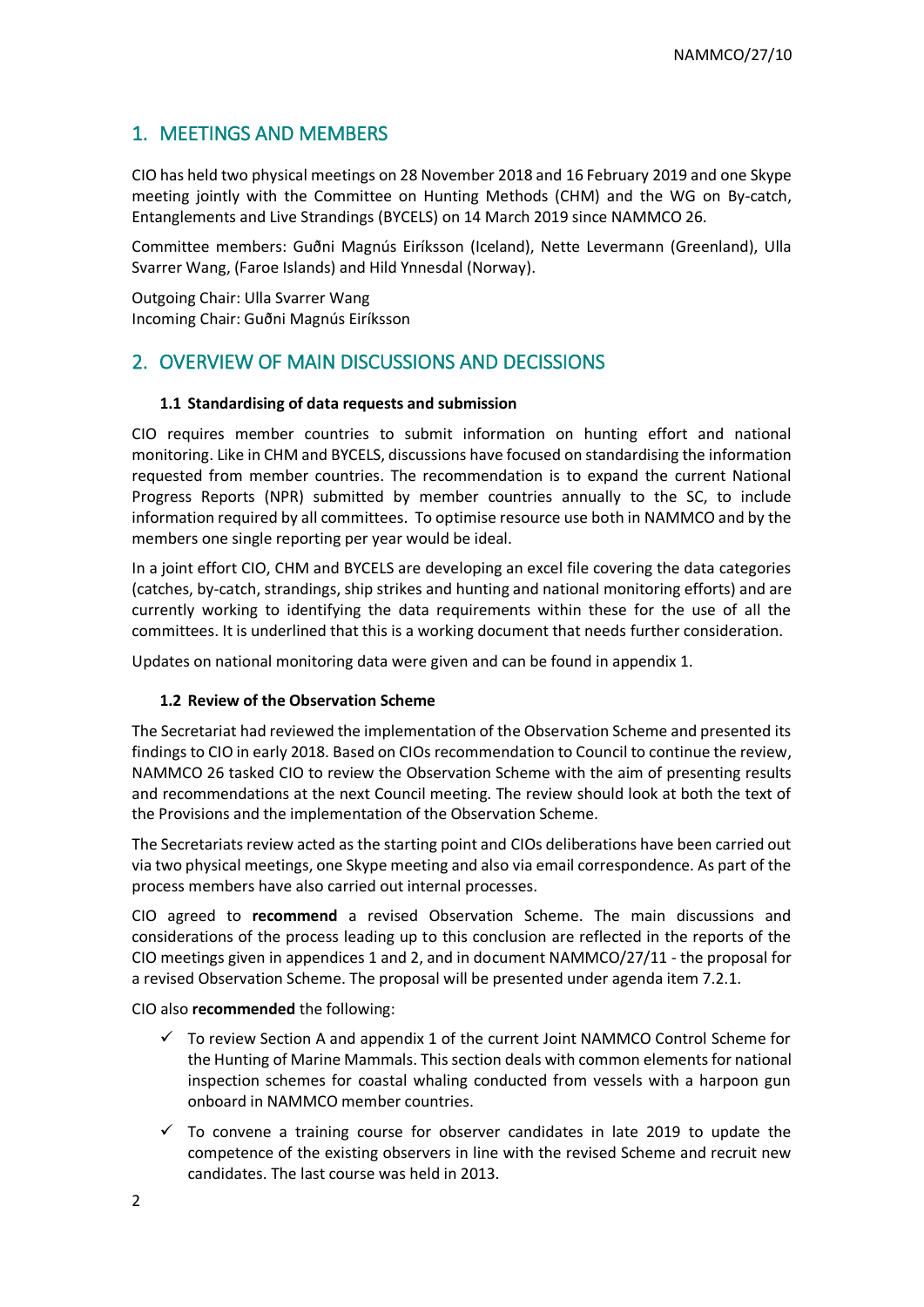## **1.3 Observation seasons 2018 and 2019**

NAMMCO 26 decided to postpone observation activities in 2018 due to the ongoing review process of the Scheme, and to resume them in 2019 or 2020 depending on the outcome of the review.

CIO discussed the possibility of sending out observers in 2019 and agreed to **recommend** looking to 2020 as the next season. There are still pending issues related to the proposed revised Observation Scheme (qualification requirements, safety issues) and CIO also found it appropriate to consider the report of the Performance Review Panel before making a final decision on scope and range of the activities for the 2020 season.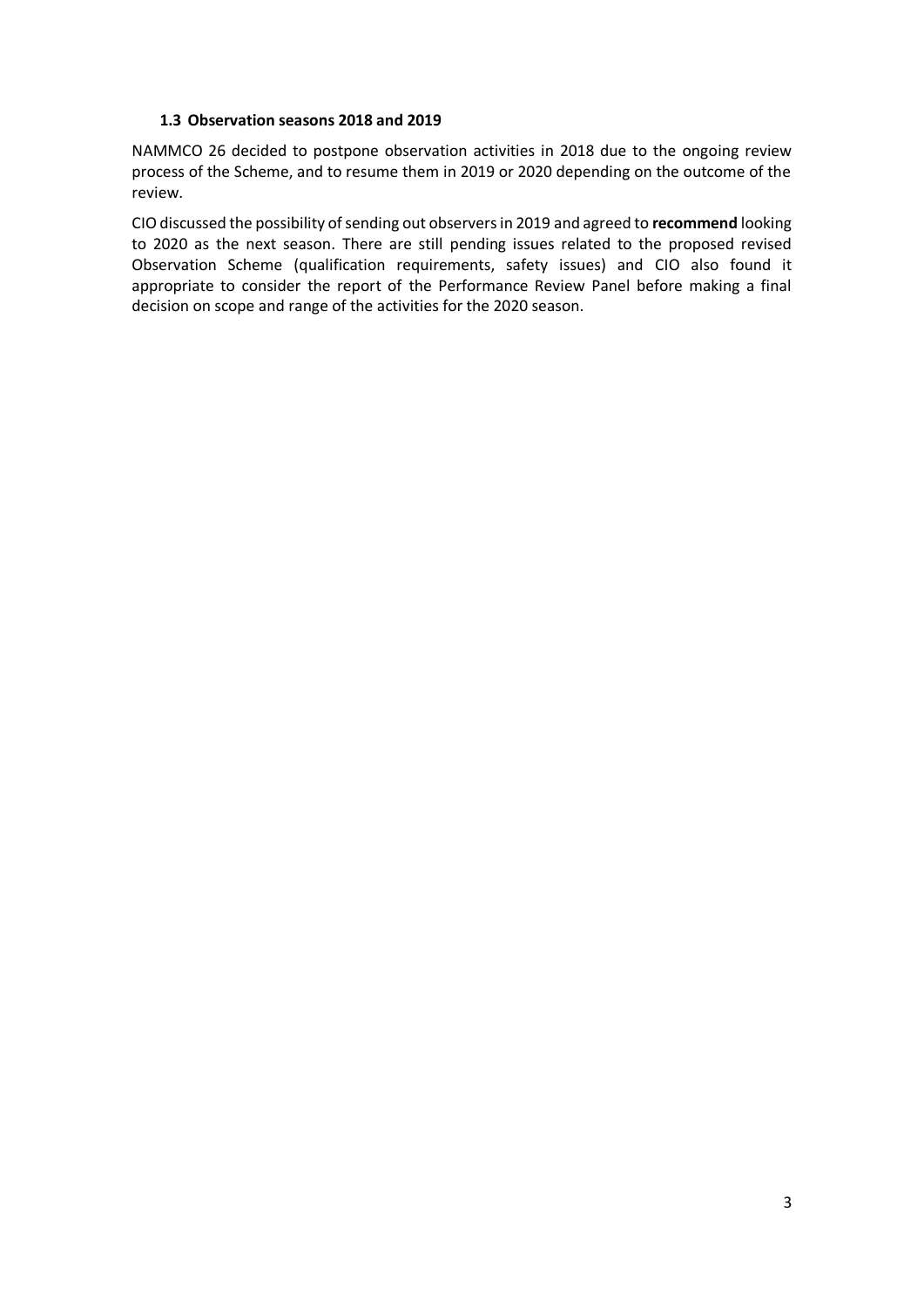NOTE: appendices are not included for the purpose of not duplicating. They can be found in document NAMMCO/27/11 – proposal for a revised Observation Scheme.

# CIO REPORT MEETING 28 NOVEMBER 2018

The Committee on Inspection and Observation (CIO) met 28 November 2018. Present were Ulla Svarrer Wang, Chair (Faroe Islands), Nette Levermann (Greenland), Hild Ynnesdal (Norway) and Geneviève Desportes and Charlotte Winsnes from the Secretariat. Excuses were received from Guðni Magnús Eiríksson (Iceland).

## **Actions arising from the meeting**

## **Secretariat**

- Update document 02: "Review of the Observation Scheme" including appendices according to discussion
- Incorporate footnotes in the text of the guidelines and update paragraph 11-15 in accordance with discussion of part B and the present appointment procedure
- B.4.3- B.4.4 regarding safety issues: check how this is dealt with in other relevant organisations
- Circulate control lists for observers to member countries for their review and input
- Circulate the information page on the Observation scheme to members
- Develop an overview of hunting activities including quota, number of hunting boats when relevant, total catch etc for the NAMMCO web CIO site. Generally the Secretariat should develop a revised National Progress Reporting template that covers all data requirements from all committees to be submitted once every year.

## **All members**

- To continue with the internal process to review the Observation Scheme in each country
- To examine in detail the revised review document with recommendations as this will be presented to Council in response to the request
- Review and update control list for observers
- B.2.3 regarding reporting of violations: check internally with respect to reporting of violations nationally to make sure that there are no contradictions.
- B.4.3- B.4.4 regarding safety issues: check how this is dealt with in other national/international fora
- To identify participants from national control agencies and other relevant experts to a skype meeting early January to get input to the discussion on purpose and objectives and criteria

## **1. OPENING PROCEDURE**

The Chair, Ulla S Wang, welcomed the Committee members to the meeting. The draft agenda was adopted, and the list of documents reviewed.

## **2. REVIEW OF THE OBSERVATION SCHEME AND ITS IMPLEMENTATION**

Document NAMMCO/CIO-2018-02/02 contained the working document based on the internal review of the NAMMCO Observation Scheme undertaken by the Secretariat and revised by the CIO at its last meeting in February 2018. The document had since then been revised with comments submitted by FO, IS and NO.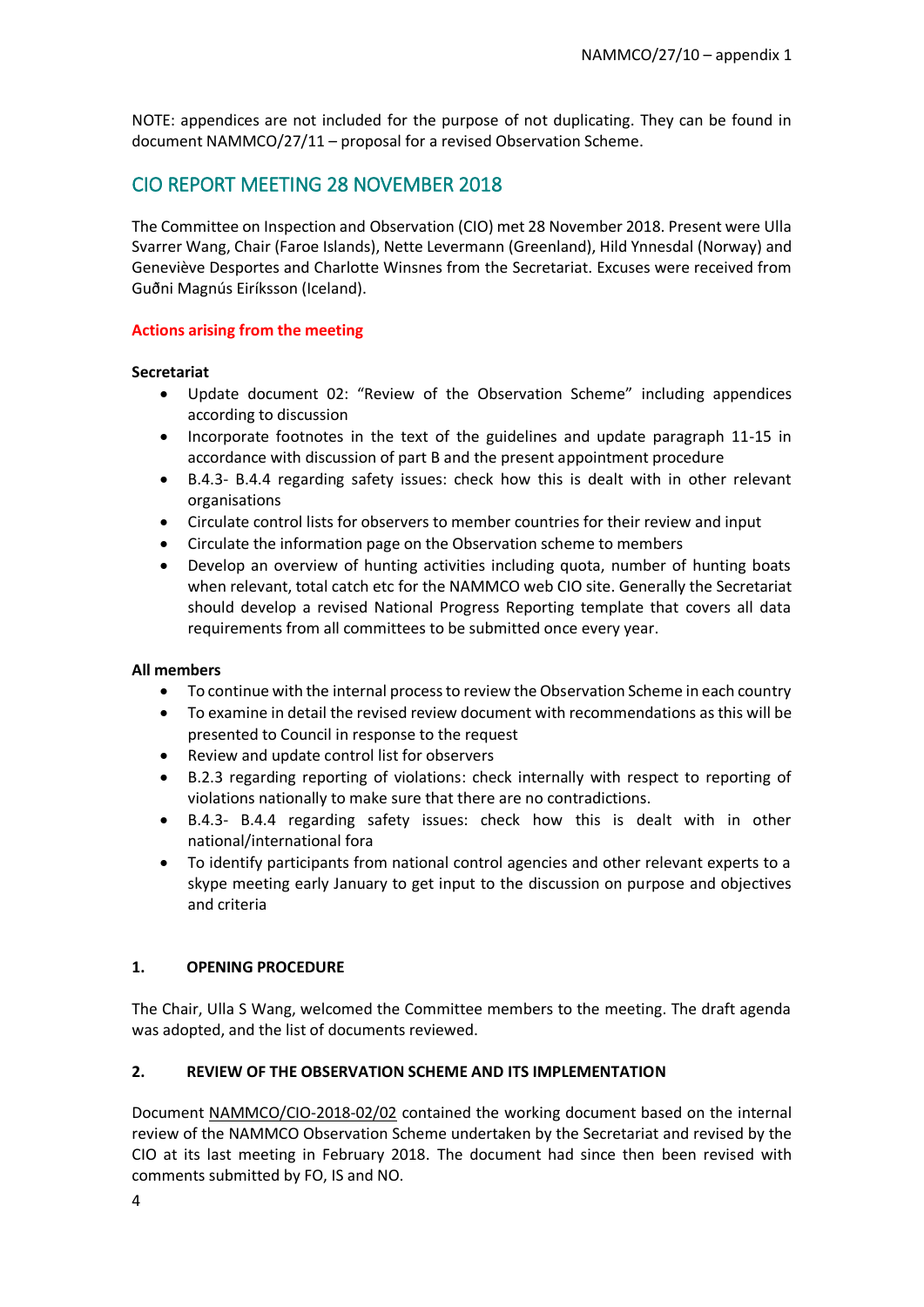CIO organised the discussion around the working document and the Provisions of the Joint NAMMCO Control Scheme for the Hunting of Marine Mammals, 1997 (Annex 1 to the working document).

## **Discussions of the text of the Provisions (appendix 2)**

CIO discussed the purpose of the Scheme and noted that a significant element was to define whether the function of the Scheme was one of control versus observing. The text of the provisions as it presently stands is not stringent as it uses both words. Other observation schemes/programmes normally distinguish clearly between observing and control. It was further noted that underlining that this is observation and not control may strengthen the relationship between the observer and the hunters by increasing the element of trust between these actors.

CIO agreed that the purpose of the scheme was to observe and not control. Furthermore, CIO emphasised that the observer focus was national regulations and CIO/NAMMCO focus were adherence to NAMMCO recommendations. The latter would be assessed by reviewing how and if recommendations are followed up in national regulations.

CIO reviewed the text of the Provisions – Section B including the Guidelines to Section B based on these views. In the following the major changes are given in red and marked. All proposed changes are depicted in appendix 2.

The CIO had a long discussion on the purpose of the Scheme. It agreed that it was NAMMCO/CIO that should oversee whether recommendations provided by NAMMCO are followed by the Parties by being implemented in national legislations. The observers are not familiar with the advice provided by NAMMCO but are informed of the national legislations. Observers shall therefore oversee whether the national legislations related to hunting activities and inspection of those are followed by the hunters, and if applicable by the national control system.

## B.1 Objective *Introduction*

*The purpose of establishing an international observation scheme among NAMMCO member countries is to provide a mechanism for NAMMCO to* oversee *monitor whether*  recommendations *decisions made by* NAMMCO *Commission* are implemented and adhered to *respected. For this purpose, NAMMCO appoints observers who* observe *oversee hunting and inspection activities in NAMMCO member countries*.

CIO agreed that the objective of the observation scheme was to oversee if recommendations made by NAMMCO are implemented in national regulations and thus are being followed by member countries. The word decision is misleading and should be replaced with recommendations.

CIO also agreed to change the heading to Objectives and replace monitor with oversee and oversee with observe.

## B.2 *Duties and competence* of observers

B.2.1 *Observers are responsible for* observing *overseeing hunting and* national inspection *activities and for observing whether or not these are carried out in accordance with decisions made through NAMMCO and national regulations. Observers have no*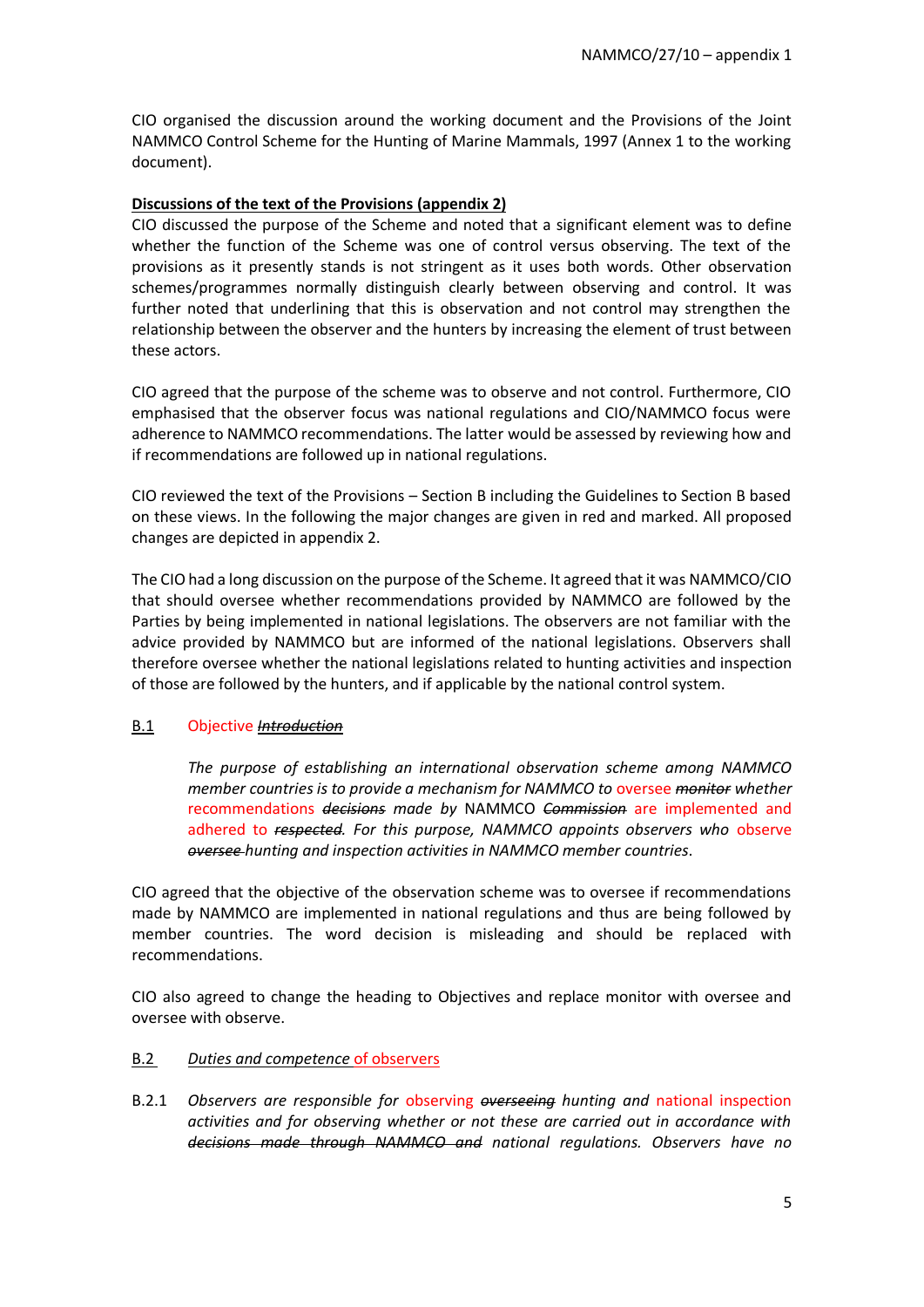*authority of jurisdiction, and consequently cannot intervene in the hunting* and inspection*, or other activities connected with the hunting*.

The role of the observer is to see if national regulations are followed. Control is a national responsibility and should not be part of the observation mission. The present text mixes both the objective of the Scheme and the role of the observer.

B.2.3 *The observer shall report any violation of the regulations in a given area, and as soon as possible, send a report of such to the Secretariat, with a copy to the authorities in the country in question, as well as to the owners of the vessel. The captain, those in possession of the licence, and, if present, the inspector, shall be given the opportunity in a special paragraph of the report, to record their comments*.

Noting that the observer cannot interfere in the operations and is not tasked with control functions like inspectors typically will have, it was argued that it would be more correct that any violation would be part of the general reporting submitted by the observer after their mission is completed. The national authorities will then react as they see fit. It was agreed that before taking a final decision parties would check internally with respect to reporting of violations nationally to make sure that there are no contradictions.

B.3.1 *The Council appoints observers for one year at a time. Appointments are made through a procedure that ensures member countries the opportunity both to nominate candidates as well as to oppose the appointment of candidates. The appointment procedure is described in Appendix 2 - Guidelines to Section B.* 

*NAMMCO can invite non-member countries to nominate candidates.* 

CIO noted that the procedure as described in the guidelines should be reviewed to reflect the existence of a poll of observers. Furthermore, the rational for the opening up for non-member countries to nominate candidates was questioned.

B.3.2 *An observer shall only in exceptional circumstances be appointed to observe in the country - or on a vessel registered in the country - of which he or she is resident*.

CIO agreed that the provisions should allow for national observers, and not make this an exception as is presently the case. It was discussed without concluding whether the guidelines should qualify this by saying that national observers should not have connections to the control authorities. One clear advantage of having national observers would be to reduce the challenge the different languages represents for the implementation of the Scheme today.

B.4.1 *The Council has compiled guidelines for requirements for the competence, training, etc., of observers. These guidelines are found in Appendix 2*

Generally, it was agreed that the guidelines should focus more on the training of observer candidates to make them more well equipped to carry out their mission.

B.4.2 *As a general rule Observers must have at least the same level of professional competence as that required of inspectors in the country where the observations are to take place. In special circumstances, exemption from this requirement can be given.*

CIO questioned which body can give exemption from the requirement today.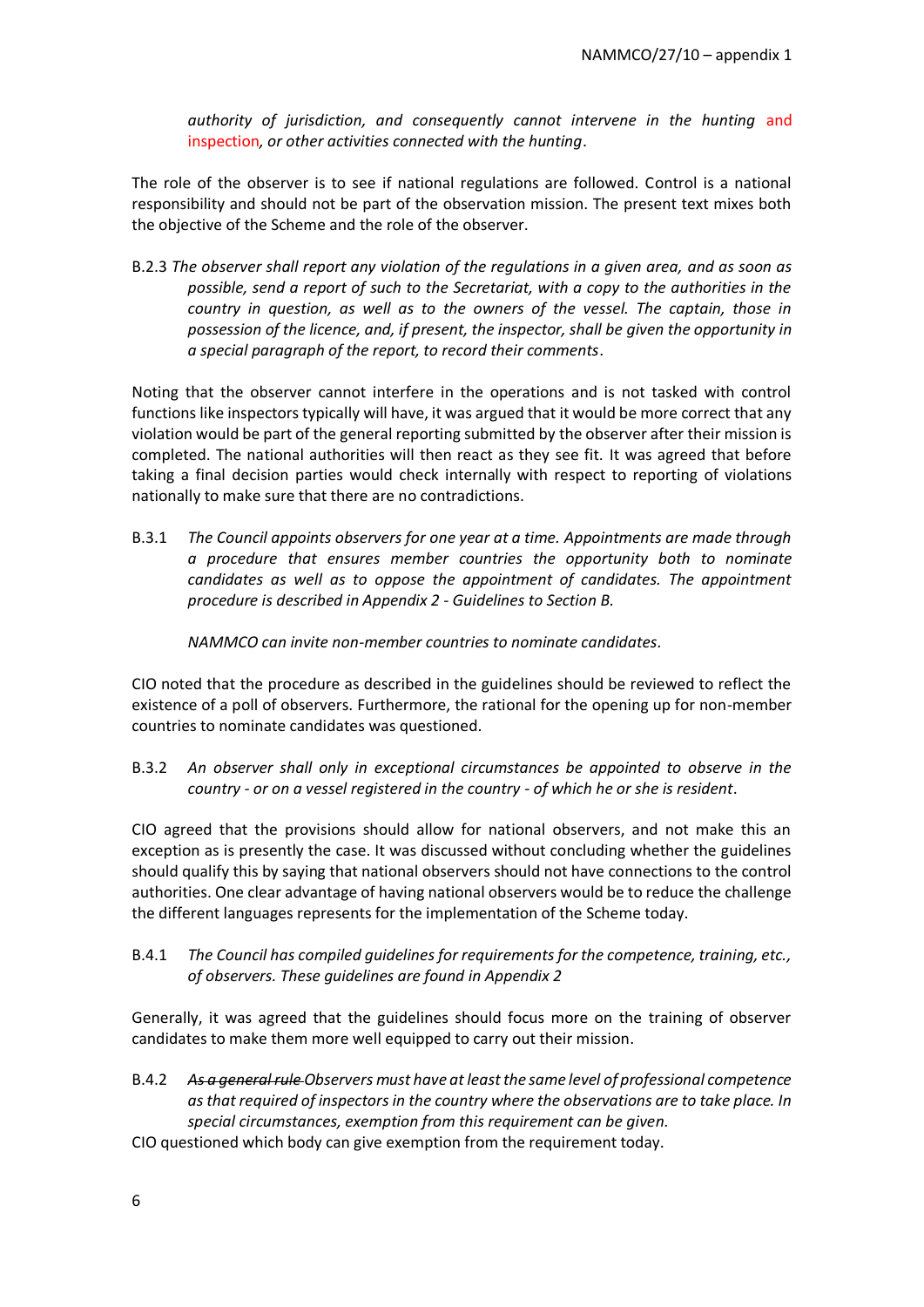B.5.1 *The Council* approves *identifies annually priorities for the scope of observation activities for the coming year, within the budget adopted by the Council. The Secretariat is responsible for the practical administration and co-ordination of these activities.*

## B.6 *Integrity* Responsibility of member countries

CIO streamlined the text without changing the intention of the text.

- B.7.2 *The Secretariat prepares an annual report of the observation* activities *scheme, in which the implementation of the scheme is described, for the review of the* Committee on Inspection and Observation and *Council. The document shall include reports of any violations, as well as other relevant comments.*
- B.7.3 *The Secretariat shall send a copy of the observer reports* are presented to the Committee on Inspection and Observation*. to the authorities in the country in which the observations have taken place.*

The proposed changes are in alignment with the RoP for CIO, paragraph I.2 that states: "The Committee shall function as a standing review body to monitor the implementation of the Observation Scheme under the Joint NAMMCO Control Scheme for the hunting of marine mammals and provide recommendations for improvements."

CIO also reviewed the guidelines paragraph  $1 - 10$  in accordance with the changes noted above. It was noted that paragraphs 2 and 3 should be deleted and replaced by new revised and updated control lists that the observers will be given as part of their mission.

CIO agreed that the control lists should be developed so that they can represent a major tool for the observers that clearly inform them what should be observed and at the same time providing a tool to document what has in effect been observed. Today observer reporting varies greatly, and the Scheme will be improved by focusing on how reporting is done. The Secretariat will send the control lists to members for their input.

The Secretariat was tasked with revising paragraphs  $11 - 15$  dealing with appointment procedure, competence and training and administration of the Scheme. Notably scope and range and appointment of observers should be approved during the previous autumn to be in force the following year. In Greenland hunting starts 1 of January. CIO also asked that footnotes not be used.

CIO discussed safety for observers. This is of paramount importance and members agreed to seek guidance internally regarding how safety issues were dealt with in other relevant fora. The Secretariat will check with other international organisations.

CIO agreed to change the title of the provisions to: Provisions of the NAMMCO inspection and observation Scheme for the hunting of marine mammals in member countries. The word joint was deleted, and "control" was replaced by "inspection and observation".

## **Discussion of the working document related to the implementation of the Scheme (appendix 3)**

CIO agreed to use the working document: review of the NAMMCO Observation Scheme as the basis for its review of the implementation of the Scheme including their recommendations.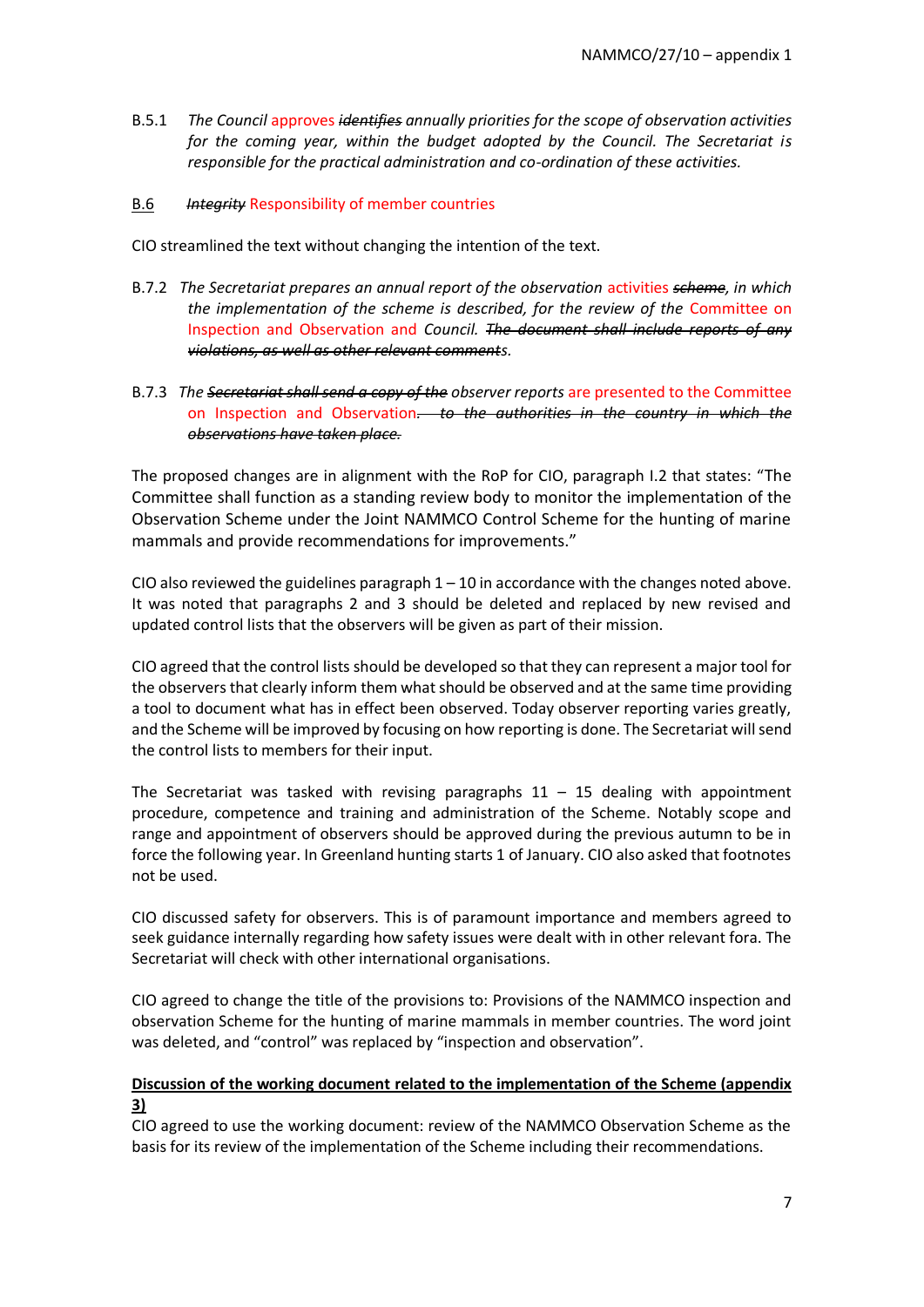CIO discussed how to assess the success of the Scheme and what kind of criteria to use to accomplish such an exercise. The review document argues that the purpose of the Scheme is to detect infractions and that an objective could be to estimate an infraction rate for the different hunts. No conclusion was reached, some held the view that the purpose of the Scheme is not to detect infractions as such, as it is a task for national authorities to monitor and enforce compliance with the relevant provisions and legislation. Observation reports, including potential infringement reports/observations, should be addressed to national authorities in a general form. This information should then be used by national authorities to improve the national monitoring and inspection of relevant provisions and legislation for the hunts. This will also provide the opportunity to see whether NAMMCO recommendations on hunting are implemented and followed up by member countries. It was agreed that in order to have a more informed discussion it would be important to consult with national control bodies for fisheries and to look more closely on relevant schemes/programmes in other international organisations. Input on purpose, objectives and criteria, reporting and reporting templates, data requirement to allow assessment etc were elements mentioned. CIO proposed a skype meeting early in January with representatives from national control agencies and other relevant experts towards this aim.

CIO reviewed the document and its recommendations. Generally, with the aim of being more user friendly the document describes in words how the various elements like FOR-COR etc are calculated. However, members wanted the specific formulas depicted in the document and not just the percentage.

Observers have been in Greenland several times and the lack of information on Greenland was questioned. Levermann agreed to review the Greenlandic data base and supplement the data that were missing. All changes to the background information in the working document are reflected in appendix 2 to the working document. With respect to recommendations only the agreed once are reflected in the document.

Several issues remained unsolved and time did not permit a thorough review of the document. This will be the main delivery to Council in response to the request to review and give recommendations on the implementation of the Observation Scheme and CIO agreed to examine the revised version of background information and recommendations in detail before the next face to face meeting.

## **Other issues discussed under this agenda item were**:

- Insurance for observers rule is that the observer arranges this and get reimbursed
- Reinstall ID card for observers now they have a letter and no card
- Section A and Appendix 1 national inspection proposal to review this in future
- Review the general information sheet
- The Secretariat to develop an overview for the web related to CIO site of hunting activities including quota, number of hunting boats when relevant, total catch etc

## **3. UPDATE ON NATIONAL MONITORING DATA**

## **Faroe Islands**

Faroe Island's Executive Order No. 9 from 26 January 2017 states that the Sheriff (Sysselmannen) is responsible for controlling, monitoring and reporting from the drives.

## **Greenland**

The wildlife officers follow and control the hunts for large whales, beluga and narwhal, seal and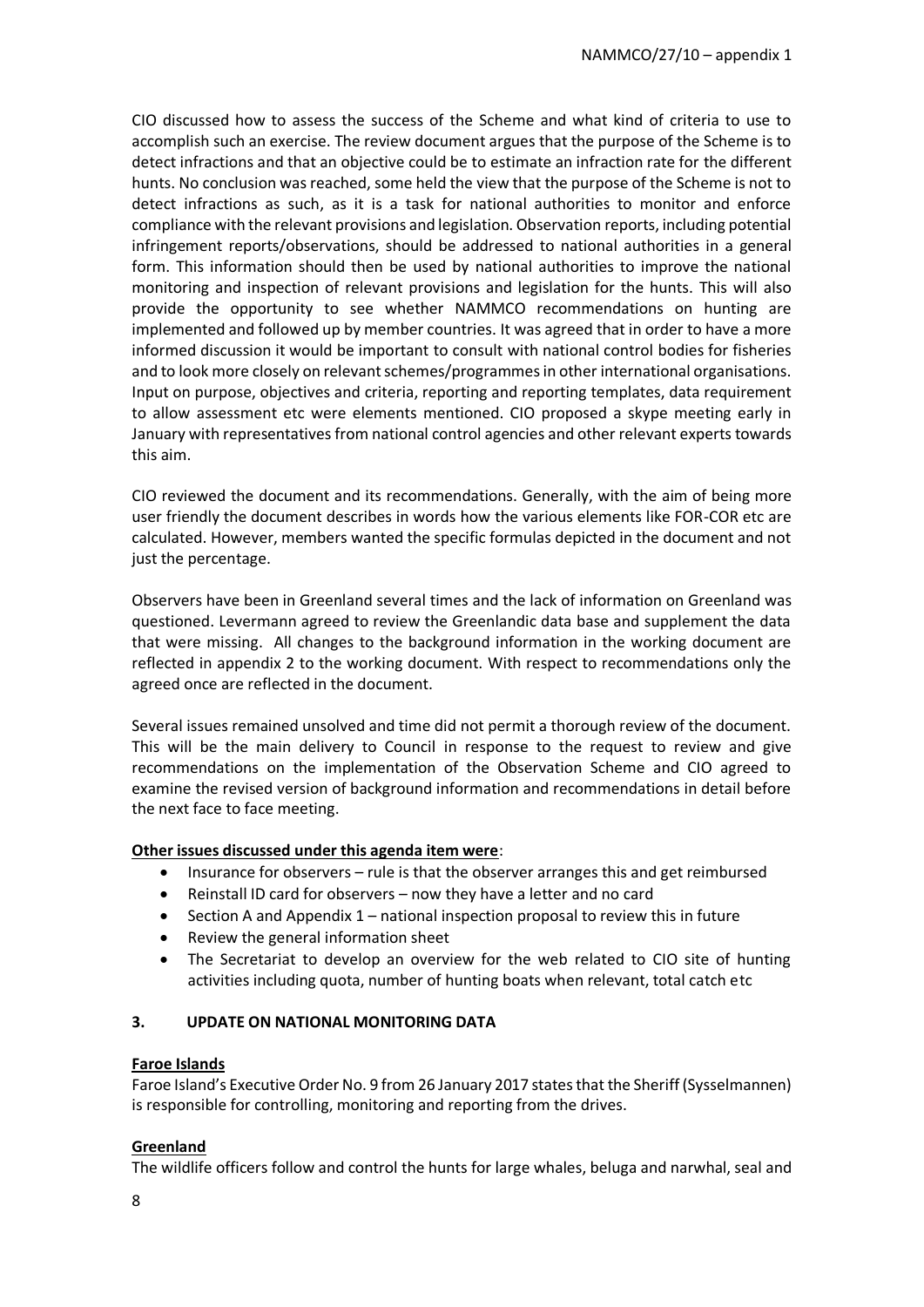walrus. Controls have been carried out randomly at sea. On land the control consists of checking hunting permits and products when coming to the harbour and later when the hunter is selling the products. TTD data was collected by the hunters for the large whales, narwhal and beluga as part of the mandatory national reporting requirements.

## **Norway**

The Electronic Trip Recorder (Blue Box) monitors the whale hunt. Inspectors from the Directorate of Fisheries also conduct periodic and random checks of hunting activities, but no inspectors were placed on whaling vessels in 2018. No infringements reported in 2018.

Sealing activities are 100 % controlled and monitored as it is mandatory to have inspectors on all vessels. Inspectors are experienced veterinarians and they also carry out quality control of the meat on behalf of the Food Security Authorities. No infringements reported

#### **Iceland**

The Icelandic member was not present, so no information was received from Iceland under this agenda item.

CIO noted the updates.

#### **4. OBSERVATION SEASONS 2018 AND 2019**

At the last Council meeting it was decided to postpone observation activities in 2018 due to the ongoing review process of the Scheme, and to resume them in 2019 or 2020 depending on the outcome of the review. In September 2018 it was decided to await the recommendations from the CIO to Council in April 2019 before making any proposal for the 2019 observation season.

## **5. ELECTION OF OFFICERS**

The member countries have agreed to a rotation plan for the various committees in NAMMCO. This is to ensure balanced representation between the members. This means that the committees cannot freely choose among its members anymore as the country filiation will be fixed by the rotation plan.

The Faroes Islands has chaired the Committee since the annual meeting in 2015. After the next Council meeting in April 2019 Iceland will take over the chairmanship.

## **6. NEXT MEETING**

The next meeting will be held in Copenhagen 5 or 7 February 2019. The final date to be coordinated with the meetings of CHM and BYCELS.

## **7. ANY OTHER BUSINESS**

It was noted that Parties should strive to follow up on decisions taken between meetings in order not to prolong future meetings unnecessary.

## **8. REPORT OF THE MEETING**

The report was approved by correspondence on 22 January 2019.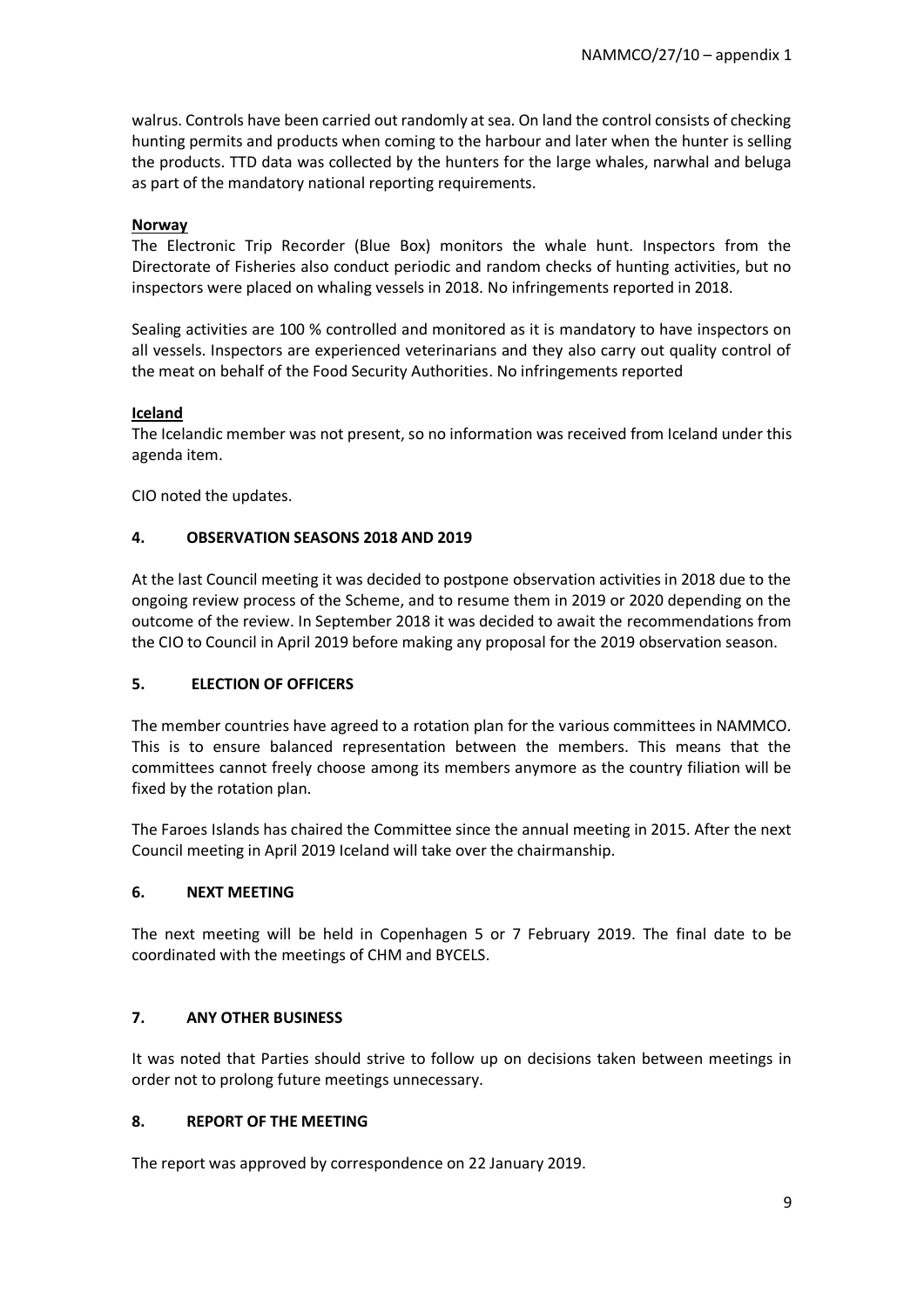NOTE: appendices are not included for the purpose of not duplicating. They can be found in document NAMMCO/27/11 – proposal for a revised Observation Scheme.

# CIO REPORT MEETING 5 – 6 FEBRUARY 2019

The Committee on Inspection and Observation (CIO) met 5 – 6 February 2019. Present were: Ulla Svarrer Wang, Chair (Faroe Islands), Nette Levermann (Greenland), Guðni Magnús Eiríksson (Iceland), Hild Ynnesdal (Norway) and Geneviève Desportes and Charlotte Winsnes from the Secretariat.

## **Actions arising from the meeting**

## **Secretariat**

- Draft programme and budget for observers training course planned for autumn 2019 – to be circulated and agreed before Council 27.

## **All members**

- Clarify internally if observers shall report infringements to Secretariat at once or not
- Clarify national regulations regarding safety issues at sea for observer/inspectors/wildlife officers
- Clarify how and who should pay for survival suits and other safety equipment when observers are boarding national boats
- Check internally what and if Section A of the Provisions has been used

## **1. OPENING PROCEDURE**

The Chair, Ulla S. Wang, welcomed the Committee members to the meeting. The draft agenda was adopted with the inclusion of agenda item 5 Observation Season 2019. The list of documents was reviewed. Agenda and list of documents are provided in appendix 1.

## **2. REVIEW OF THE OBSERVATION SCHEME AND ITS IMPLEMENTATION**

Tabled under this agenda item were document NAMMCO/CIO-2019-01/02. The document contained the review, excluding annex 1, of the Observation scheme based on the review developed by the Secretariat and amended by CIO in its February and November 2018 meetings. Annex 1 consisting of the following documents was revised at the November meeting:

- Document NAMMCO/CIO-2019-01/03 contained revised Section B of the Provisions of the NAMMCO Control Scheme for the hunting of marine mammals.
- Document NAMMCO/CIO-2019-01/04 contained revised Guidelines to Section B of the Provisions of the NAMMCO Control Scheme for the hunting of marine mammals.

At the November 2018 meeting CIO agreed to continue the process of reviewing the implementation of the Scheme internally. Members were tasked to check internally with respect to reporting of violations and also look into the question of safety issues. A proposed January skype meeting with national control agencies was not held both due to difficult timing but also considering that the subject matter was better dealt with internally in the member countries.

10 On 25 January 2019 Norway circulated a proposal for new text of the Provisions, Section B to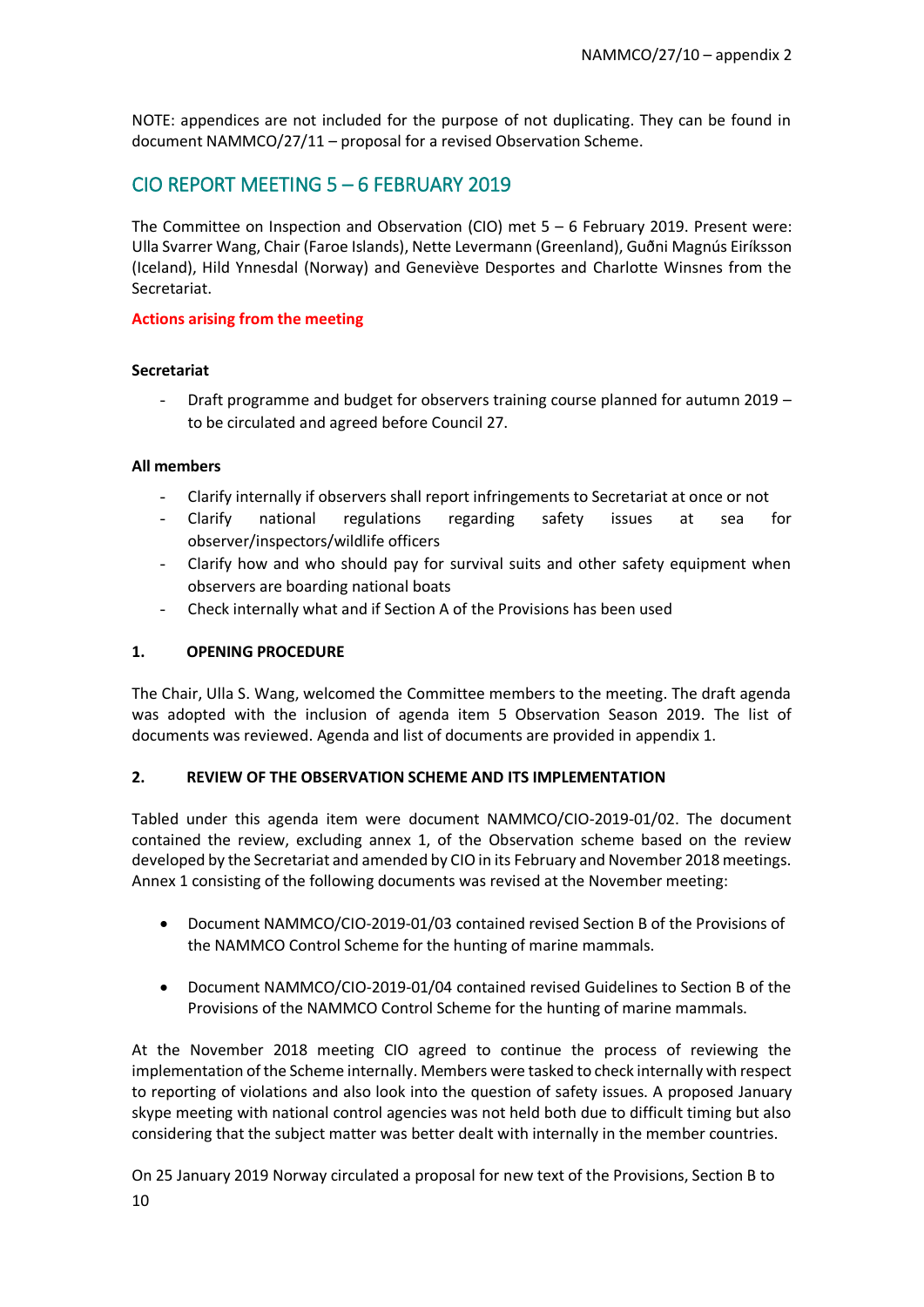CIO. No comments were received prior to the meeting from other member countries. The proposal differed substantially from what had been discussed at the November meeting. In agreement with the Chair, the Secretariat had therefore drafted document NAMMCO/CIO-2019- 01/06. This document represented a draft text for CIO's proposal to Council on the revision of the Observation Scheme based on the Norwegian proposal.

Norway presented the proposal and explained that it was based on other international observation schemes and programmes, in particular the NAFO observer programme. The current text of the Provisions had been developed at a time where there were few if any existing observation schemes and was seen as outdated. A major concern was the role assigned to the observer, with what was seen as a mixed role including both observation and inspection with immediate reporting of any infringements observed [B.2.3 *The observer shall report any violation of the regulations in a given area, and as soon as possible, send a report of such to the Secretariat, with a copy to the authorities in the country in question, as well as to the owners of the vessel. The captain, those in possession of the licence, and, if present, the inspector, shall be given the opportunity in a special paragraph of the report, to record their comments*.]. Also, the Provisions failed to define the objectives of the Scheme.

CIO has previously discussed this ambiguity regarding the role of observer and inspector. In 2015 it was decided to add a paragraph on the website to clarify the difference between observer and inspector.

CIO discussed at length the Norwegian proposal, and the discussion was not finalised during the meeting but continued via correspondence afterwards without reaching a consensus.

Greenland based on the advice from The Greenlandic Fisheries License Control requested that any observed apparent infringement should be reported immediately to the Secretariat and the national authorities. The observer should not do anything further. Thisis based on the procedure taken in other International Organisations and would be beneficial in verifying the observation or help clear up any misunderstanding on behalf of the Observer, which might not be possible several weeks after by the responsible national part.

Faroes, Iceland and Norway argued that immediate reporting of infringements is to exercise control, and this is the responsibility of the flag state. NAMMCO observers are appointed by NAMMCO and not the member countries. The observation takes place within Exclusive Economic Zones (EEZ) and by giving observers the right to conduct control tasks they in fact perform duties that belong to flag states. Information of possible infringements should be reported by the observers in their final reports.

CIO agreed to forward to Council the majorities recommendation as described in appendix 2 to this report. Appendix 2 gives the rationale behind the CIO proposal for both new provisions Section B and guidelines to Section B.

Greenland requested that representatives of national control authorities be invited to participate in the discussions the next time the Observation Scheme is reviewed. New issues introduced in the Norwegian proposal as compared to the current Provisions are highlighted in green in appendix 2.

In addition, CIO reiterated their agreement on the following:

• to change the title of the Provisions from "Provisions of the Joint NAMMCO Control Scheme for the hunting of marine mammals" to "Provisions of the NAMMCO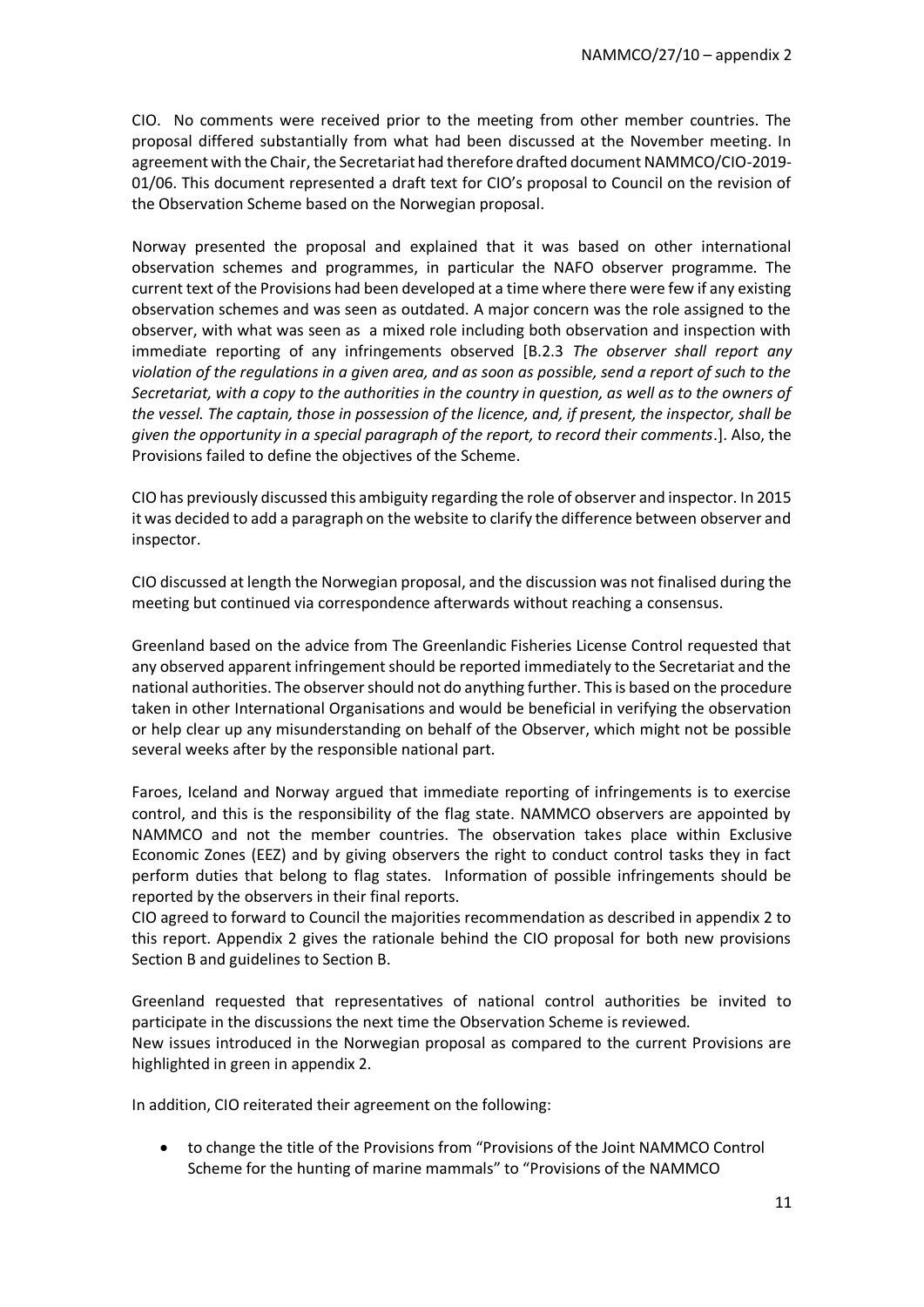Inspection and Observation Scheme for the hunting of marine mammals in member countries".

- to revise the time schedule of the annual implementation of the Scheme, i.e. approval of scope, range and nomination of observers, in order to follow the calendar year. In Greenland hunting takes place all year round and the implementation should take account of this and also allow observation of winter activities
- To delete B.3.2 in the current Provisions stating that:

*An observer shall only in exceptional circumstances be appointed to observe in the country - or on a vessel registered in the country - of which he or she is resident*.

The provisions should allow for national observers, and not make this an exception as is presently the case. An advantage of having national observers would be to reduce the challenge the different languages represents for the implementation of the Scheme today.

• To delete the reference of B.3.1: "*NAMMCO can invite non-member countries to nominate candidates".* 

The rational for opening up for non-member countries to nominate candidates was questioned.

• to continue its discussion related to safety issues for observers. The International Maritime Organisations (IMO) was consulted during the meeting and gave the following response to the question of which body is responsible for providing observers with necessary safety equipment and training – the organization, the country sending them, the country receiving them or the vessel itself?

## IMO reply:

"*To give at least a general answer to your query I may refer to the United Nations Convention on the Law of the Sea (UNCLOS). Although any interpretation of UNCLOS is the prerogative of the States Parties, and UNCLOS itself is not within the remit of IMO, I may inform you that according to article 94(1) of UNCLOS every State shall effectively exercise its jurisdiction and control in administrative, technical and social matters over ships flying its flag. Furthermore, article 94(3) of UNCLOS provides that every State shall take such measures for ships flying its flag as are necessary to ensure safety at sea etc. It is also important to note that the abovementioned provisions also apply in the EEZ in accordance with article 58(2) of UNCLOS.* 

*In your case this all will lead that the ship under the legislation of the relevant flag State will be responsible for providing the necessary safety equipment. In order to get more information, I would advise you to contact your national maritime administration, or relevant organization, to seek their advice as appropriate."*

As a result of the response from IMO, members were tasked to clarify with national authorities what rules apply in their countries.

CIO also agreed to recommend to Council to review Section A of the Provisions of the Scheme '*Common elements for national inspection schemes for coastal whaling in NAMMCO member countries'*. CIO particularly questioned why common elements for national inspection had only